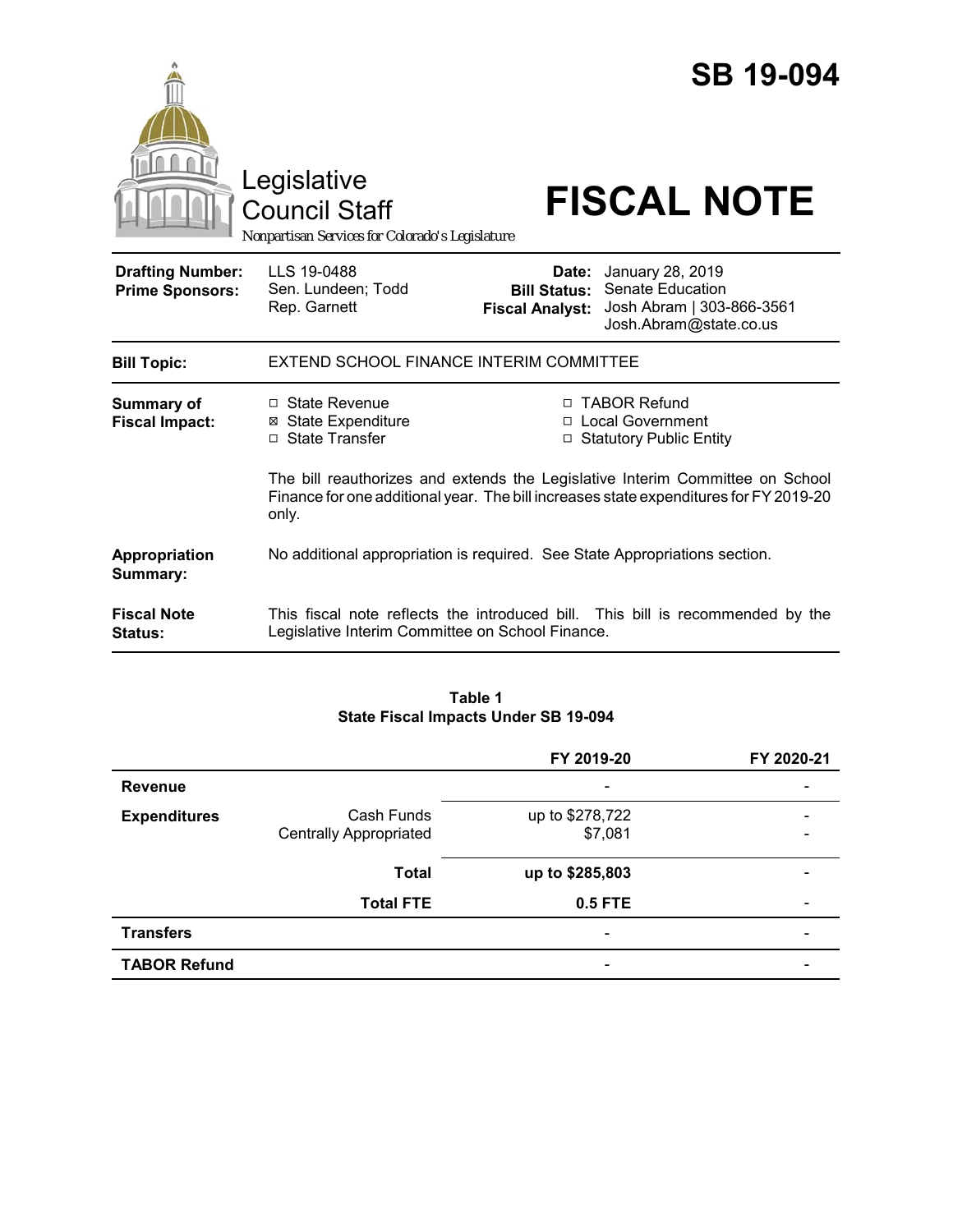January 28, 2019

## **Summary of Legislation**

House Bill 17-1340 created the Legislative Interim Committee on School Finance (the committee) to study school finance issues and make legislative recommendations concerning the funding of kindergarten through grade 12 (K-12) education in Colorado. The committee was authorized to meet during the 2017 and 2018 interim. This bill extends the work of the committee for one additional year through the 2019 interim.

Additionally, this bill:

- C allows the Speaker of the House of Representatives to appoint the committee chair for the 2019 interim, and allows the members of the committee to elect a vice chair;
- modifies the composition of the committee and specifies the method for filling vacancies;
- gives the committee flexibility to determine issues of study;
- authorizes, but does not require, that the committee contract with an outside vendor for data gathering, analysis or facilitation; and
- permits the committee to use any unspent and uncommitted appropriations from the current FY 2018-19 to pay for FY 2019-20 expenditures.

# **Background**

The committee met during the 2017 and 2018 interims. In each fiscal year, the committee received a \$380,000 appropriation for staff, member travel and per diem, and contacting with an outside vendor. The committee contracted with two separate vendors to assist with facilitation, research, and modeling alternative school finance allocation methods. In the current FY 2018-19, the committee spent or committed approximately \$101,279 of the appropriation, leaving approximately \$278,700 available for expenditure in FY 2019-20. Appropriations for the committee are from the State Public School Fund.

### **State Expenditures**

For FY 2019-20 only, the bill increases state expenditures in the Legislature by up to \$285,803 and 0.5 FTE. New expenditures are displayed in Table 2 and discussed below.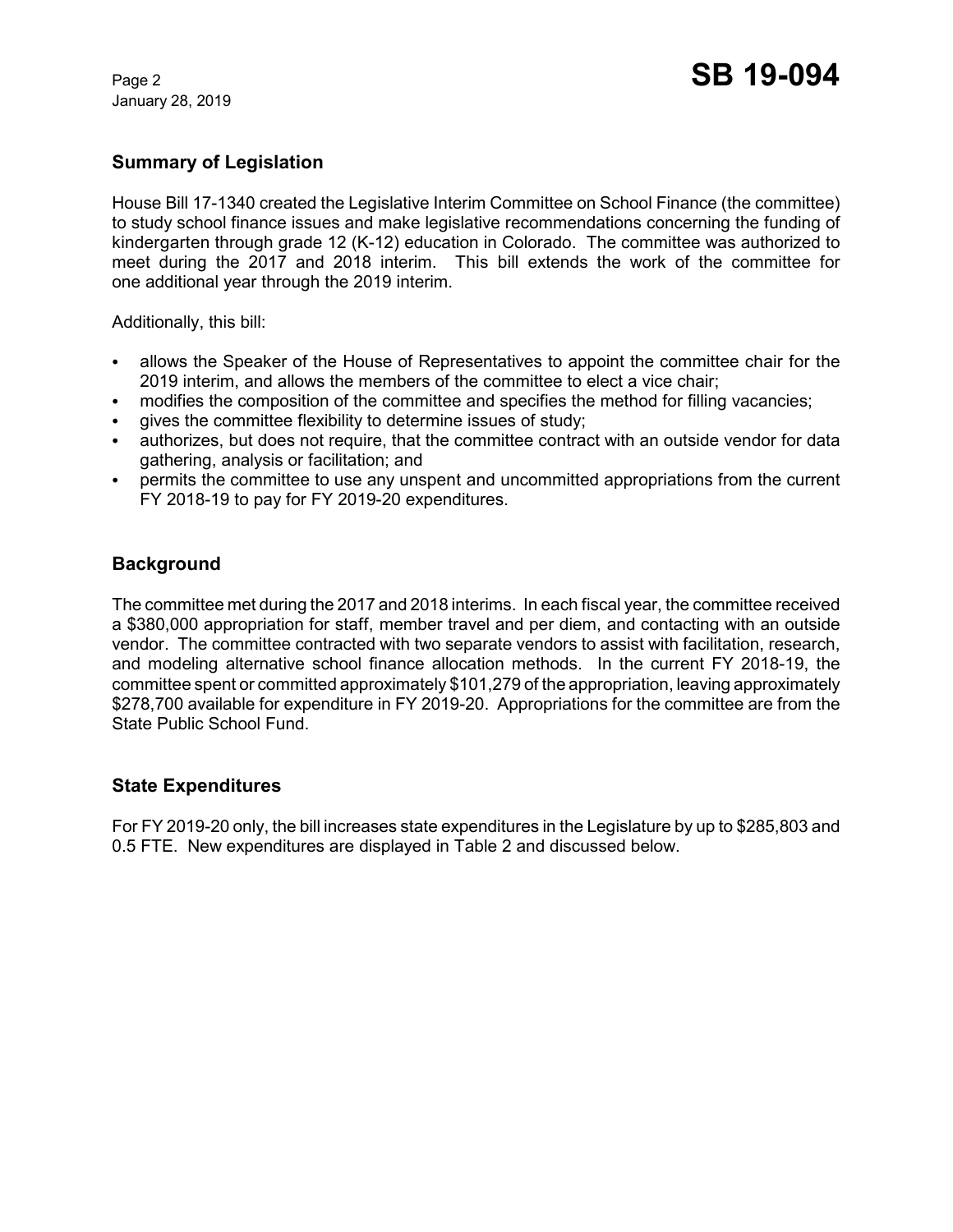|                                                    | FY 2019-20      | FY 2020-21 |
|----------------------------------------------------|-----------------|------------|
| <b>Legislative Department</b>                      |                 |            |
| <b>Personal Services</b>                           | \$31,208        |            |
| <b>Operating Expenses and Capital Outlay Costs</b> | \$475           | -          |
| Legislator Travel/Per Diem/Reimbursements          | \$21,670        |            |
| <b>Vendor Contracts</b>                            | up to \$225,369 |            |
| Centrally Appropriated Costs*                      | \$7.081         |            |
| FTE - Personal Services                            | $0.5$ FTE       |            |
| <b>Total Cost</b>                                  | up to \$285,803 |            |
| <b>Total FTE</b>                                   | $0.5$ FTE       |            |

**Table 2 Expenditures Under SB19-094**

*\* Centrally appropriated costs are not included in the bill's appropriation.*

**Personal services.** Legislative Council Staff and the Office of Legislative Legal Services will provide staff support to the committee. Pursuant to House Bill 12-1299, interim committees are designated by the Legislative Council during the legislative session following letters of request made by individual legislators. Committees authorized through this process are within the legislative budget for the following fiscal year. Committees established in special legislation and not via the letter request process require an appropriation for staff support and other expenditures. Standard personnel costs include 0.3 FTE for Legislative Council staff and 0.2 FTE for Office of Legislative Legal Services staff.

**Legislator travel, per diem, and reimbursements.** The committee is authorized to meet five times during the 2019 interim. Ten legislators participating in five meetings will incur costs for travel, daily per diem, and reimbursement of expenses.

**Vendor contracts**. The committee is authorized but not required to enter into vendor contracts to support their work. Should the committee contract for vendor services in FY 2019-20, approximately \$225,300 is available.

**Centrally appropriated costs.** Pursuant to a Joint Budget Committee policy, certain costs associated with this bill are addressed through the annual budget process and centrally appropriated in the Long Bill or supplemental appropriations bills, rather than in this bill. These costs, which include employee insurance and supplemental employee retirement payments, are estimated to be \$7,081 in FY 2019-20.

#### **Effective Date**

The bill takes effect upon signature of the Governor, or upon becoming law without his signature.